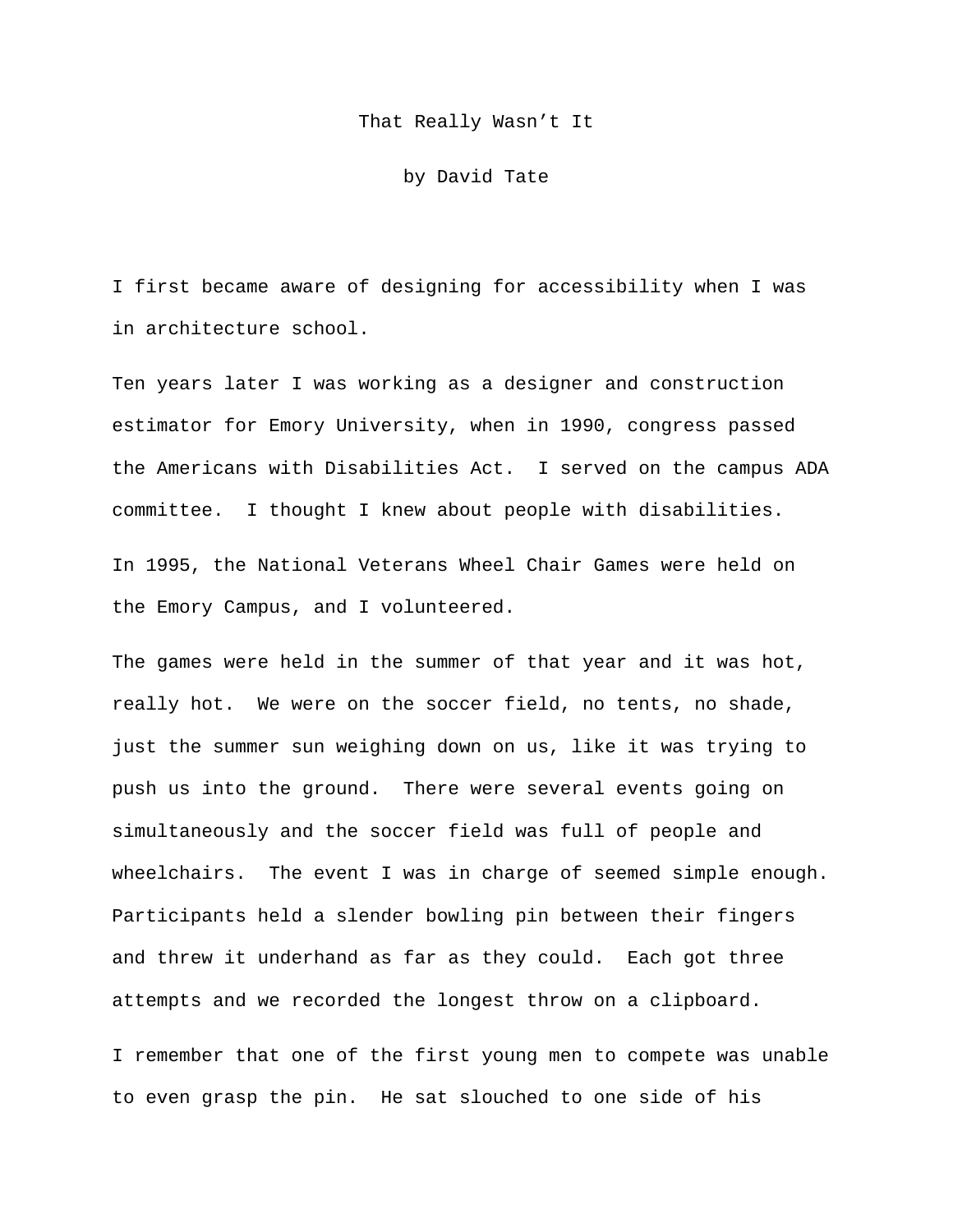wheelchair, his right arm hanging limp over the arm of the chair, and appeared barely cognizant of what was going on around him. Holding the pin at one end, I put the other end of the pin in his hand, three or four times. Each time, it just slipped through his fingers. There was an older woman there with him. His mother I thought. She became increasingly frustrated with him to the point that she berated him and accused him of not trying. Eventually he sort of dropped it forward and we gave him a distance of two feet. The athletes were required to sign their names next to the recorded distance in order to authenticate their participation. I put the clipboard on the arm of the wheelchair and the pen in his hand. Almost at once, his mother grabbed the pen out of his hand and wrote his name in the box, looked at me with some disgust, and said something like "he couldn't throw the damn thing and you thought he could write his name?" She pushed the clipboard back at me, stepped behind his wheelchair, and pushed him off in a huff to the next event.

Up next was a young black man also in a wheelchair. I remember thinking that if he had not been confined to a wheel chair, he would have been 6-3 or 6-4 as his legs seemed too long for the wheel chair. He was bone thin and frail. His forearm seemed about as big around as my thumb.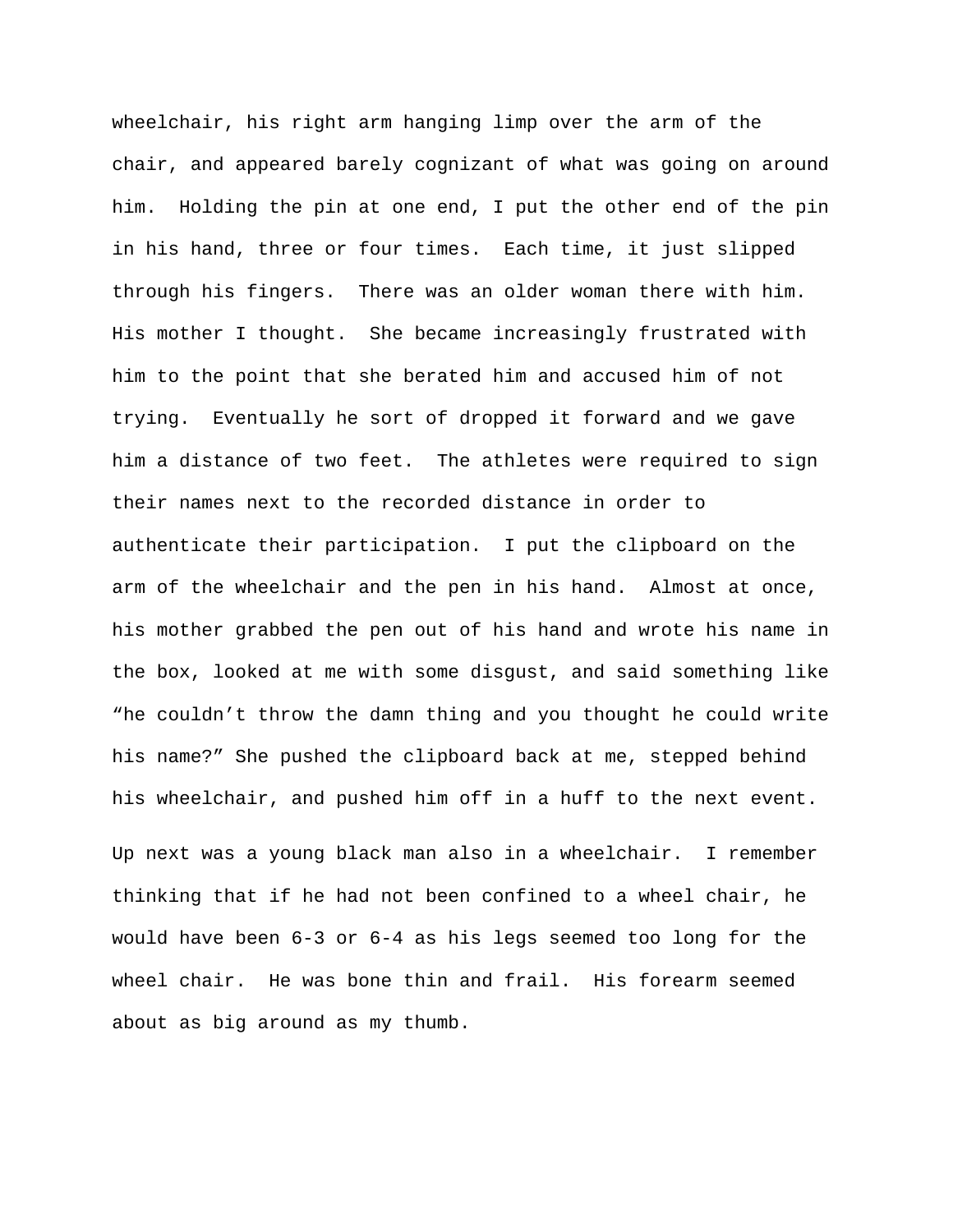I handed him the pin and he threw it 10 or 12 feet on the first try, his second and third attempts were slightly less, so I recorded the distance of his first attempt. I didn't think signing his name would be any big deal. I put the clipboard on the arm of his wheel chair and then handed him the pen when his arm began shaking violently and his hand pounding against the clipboard. I didn't know what to do. I wasn't prepared for this. He seemed to sense my panic and said "hold it!" I said "I am," hoping that he meant the clipboard. Because I knew what he meant.

Before I could react, he said "no, my arm," and I realized in that instant that I didn't want to touch him, I didn't want to touch him, Why? Besides, his arm was so thin and frail, I thought it might snap in my hand. But that wasn't it. Was it because of whatever it was that put him in this wheelchair? Was it because he was black? My mind began to race and seemed to go in several directions at once.

Again I heard him say "hold it," and I reached out and grabbed his arm, his hand steadied and he wrote "John Duncan" on the clipboard. Instantly I felt as though I had really done something. In fact, I wanted to do it again. I wanted to grab the arm of every athlete competing there that day and it didn't matter if they were shaking or what they looked like. But that